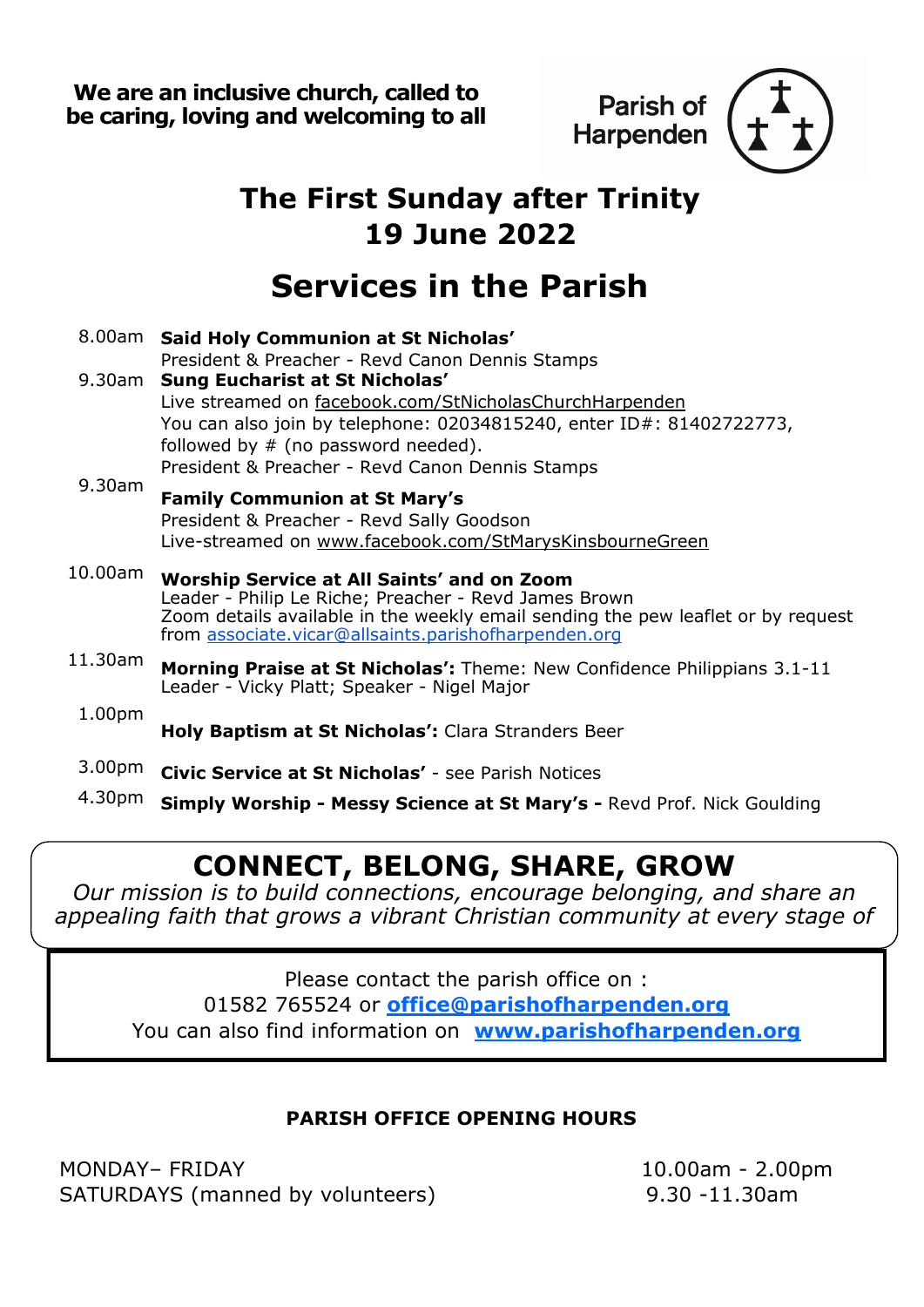### **Collects, Readings, Psalm, Gospel and Post-Communion**

### **COLLECT**

O God, the strength of all those who put their trust in you, mercifully accept our prayers and, because through the weakness of our mortal nature we can do no good thing without you, grant us the help of your grace, that in the keeping of your commandments we may please you both in will and deed; through Jesus Christ your Son our Lord, who is alive and reigns with you, in the unity of the Holy Spirit, one God, now and for ever.

#### **ADDITIONAL COLLECT**

God of truth, help us to keep your law of love and to walk in ways of wisdom, that we may find true life in Jesus Christ your Son.

#### **FIRST READING Isaiah 65. 1–9**

The word of the Lord through the prophet: I was ready to be sought out by those who did not ask, to be found by those who did not seek me. I said, 'Here I am, here I am,' to a nation that did not call on my name. I held out my hands all day long to a rebellious people, who walk in a way that is not good, following their own devices; a people who provoke me to my face continually, sacrificing in gardens and offering incense on bricks; who sit inside tombs, and spend the night in secret places; who eat swine's flesh, with broth of abominable things in their vessels; who say, 'Keep to yourself, do not come near me, for I am too holy for you.' These are a smoke in my nostrils, a fire that burns all day long. See, it is written before me: I will not keep silent, but I will repay; I will indeed repay into their laps their iniquities and their ancestors' iniquities together, says the LORD; because they offered incense on the mountains and reviled me on the hills, I will measure into their laps full payment for their actions. Thus says the LORD: As the wine is found in the cluster, and they say, 'Do not destroy it, for there is a blessing in it,' so I will do for my servants' sake, and not destroy them all. I will bring forth descendants from Jacob, and from Judah inheritors of my mountains; my chosen shall inherit it, and my servants shall settle there.

#### **SECOND READING Galatians 3. 23–29**

Before faith came, we were imprisoned and guarded under the law until faith would be revealed. Therefore the law was our disciplinarian until Christ came, so that we might be justified by faith. But now that faith has come, we are no longer subject to a disciplinarian, for in Christ Jesus you are all children of God through faith. As many of you as were baptized into Christ have clothed yourselves with Christ; There is no longer Jew or Greek, there is no longer slave or free, there is no longer male and female; for all of you are one in Christ Jesus. And if you belong to Christ, then you are Abraham's offspring, heirs according to the promise.



#### **PLEASE REMEMBER IN YOUR PRAYERS**

**Diocesan 'Living God's Love' Topic for the Week:** *Going deeper into God:*  Those preparing for baptism and confirmation **The Sick:** Brad Burrow, Jessica Stranders, John Steele **The Recently Departed:** David Jones, John, Bernard Woodhouse

**CLERGY AND MINISTERS CONTINUE TO PRAY FOR YOU AND FOR THE PRAYER LIST** for the parish. If you have anyone you would like to add to the prayer list, contact the parish office or the clergy.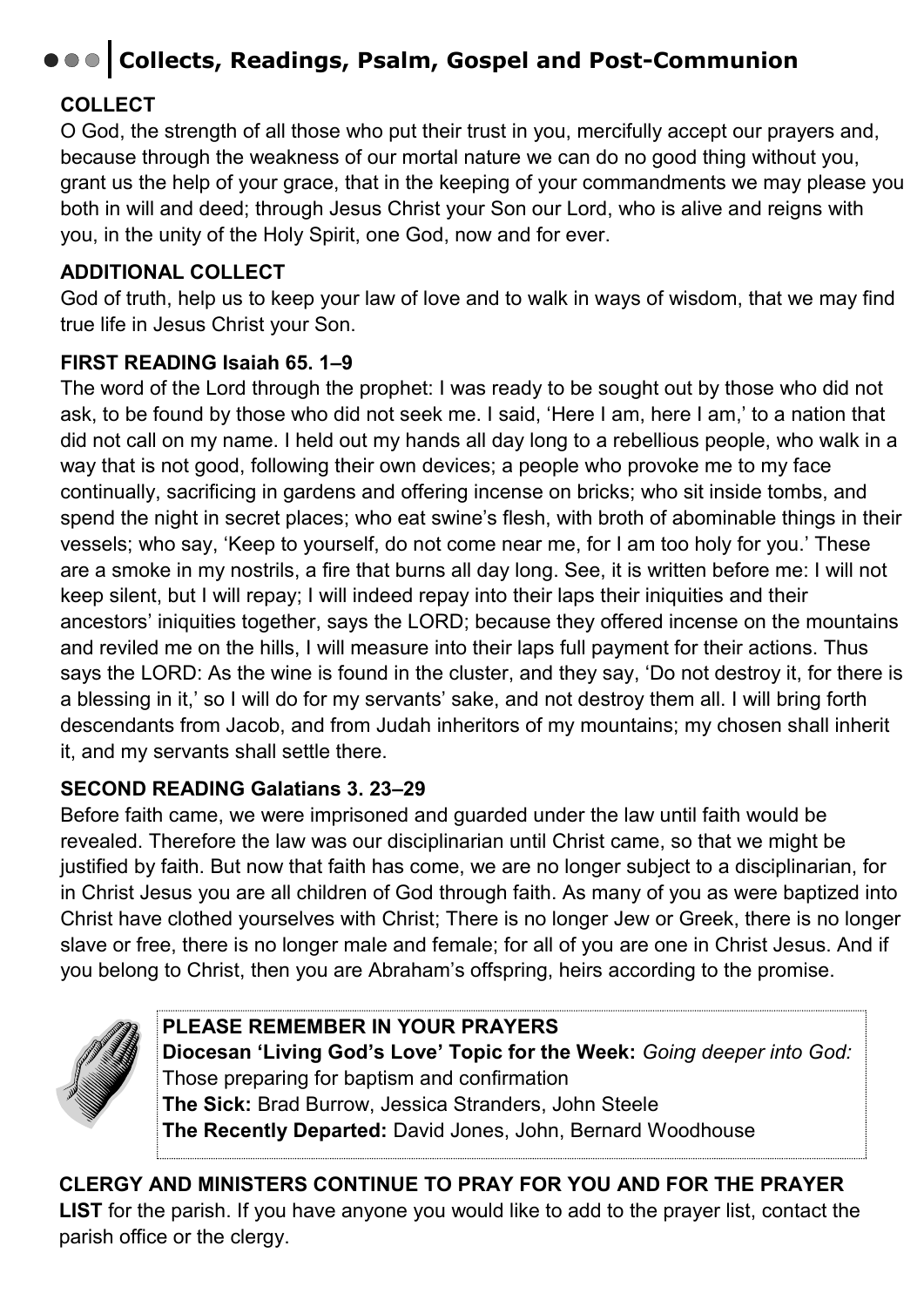#### **PSALM 22. 19-28**



Be not far from / me, O / Lord; ♦︎ you are my / strength; / hasten to / help me. Deliver my / soul **·** from the / sword, ♦︎ my poor / life **·** from the / power of the / dog Save me from the / lion's / mouth, ♦︎ from the horns of wild oxen. / You have / answered / me! I will tell of your / name to my / people; ♦︎ in the midst of the congre/gation / will I / praise you. Praise the Lord, / you that / fear him; ♦︎ O seed of Jacob, glorify him; stand in awe of / him,

O / seed of / Israel.

- For he has not despised nor abhorred the suffering of the poor; neither has he hidden his / face / from them;  $\triangle$  but when they / cried to / him he / heard them.
- From you comes my praise in the great / congre/gation; ♦︎ I will perform my vows in the / presence of / those that / fear you.
- The poor shall / eat **·** and be / satisfied; ♦︎ those who seek the Lord shall praise him; their / hearts shall / live for / ever.
- All the ends of the earth shall remember and / turn to the / Lord, ♦︎ and all the families of the / nations shall / bow be/fore him.

For the kingdom / is the / Lord's  $\bullet$  and he / rules / over the / nations.

#### **GOSPEL Luke 8. 26–39**

Jesus and his disciples arrived at the country of the Gerasenes, which is opposite Galilee. As he stepped out on land, a man of the city who had demons met him. For a long time he had worn no clothes, and he did not live in a house but in the tombs. When he saw Jesus, he fell down before him and shouted at the top of his voice, 'What have you to do with me, Jesus, Son of the Most High God? I beg you, do not torment me' – for Jesus had commanded the unclean spirit to come out of the man. (For many times it had seized him; he was kept under guard and bound with chains and shackles, but he would break the bonds and be driven by the demon into the wilds.) Jesus then asked him, 'What is your name?' He said, 'Legion'; for many demons had entered him. They begged him not to order them to go back into the abyss.

Now there on the hillside a large herd of swine was feeding; and the demons begged Jesus to let them enter these. So he gave them permission. Then the demons came out of the man and entered the swine, and the herd rushed down the steep bank into the lake and was drowned. When the swineherds saw what had happened, they ran off and told it in the city and in the country. Then people came out to see what had happened, and when they came to Jesus, they found the man from whom the demons had gone sitting at the feet of Jesus, clothed and in his right mind. And they were afraid. Those who had seen it told them how the one who had been possessed by demons had been healed. Then all the people of the surrounding country of the Gerasenes asked Jesus to leave them; for they were seized with great fear. So he got into the boat and returned. The man from whom the demons had gone begged that he might be with him; but Jesus sent him away, saying, 'Return to your home, and declare how much God has done for you.' So he went away, proclaiming throughout the city how much Jesus had done for him.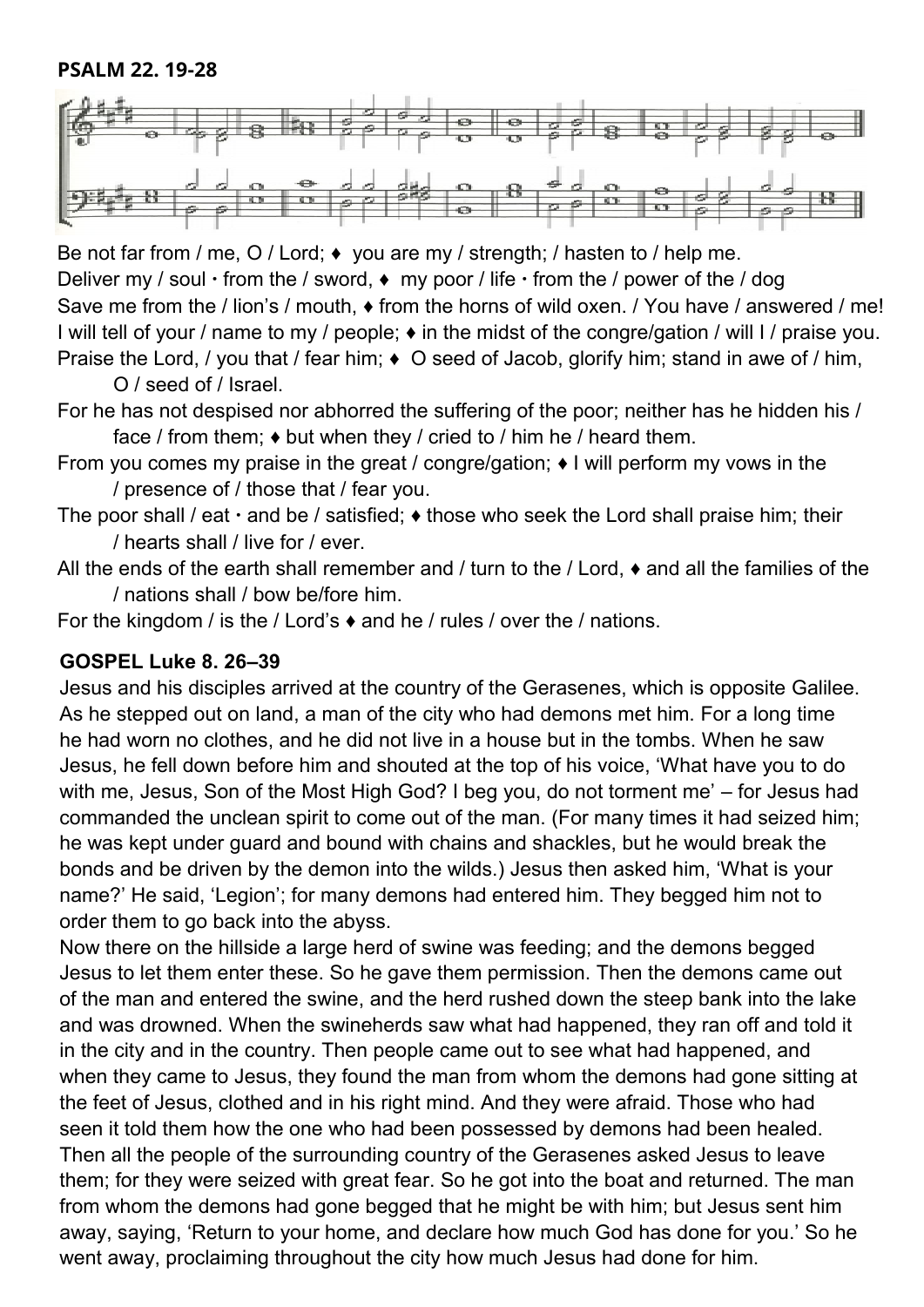#### **POST COMMUNION**

Eternal Father, we thank you for nourishing us with these heavenly gifts: may our communion strengthen us in faith, build us up in hope, and make us grow in love; for the sake of Jesus Christ our Lord.

# **Parish Notices**

**OUR NEW CURATE, CATH DA COSTA** will be ordained deacon, Saturday, 2<sup>nd</sup> July, 4pm at the Cathedral (and will join us on Sunday 3<sup>rd</sup> July). The service is open to all to attend. You are also invited to Cath's celebration supper, at St Mary's Watford (parking in public carpark near church). If coming to supper, please RSVP by 22<sup>nd</sup> June to Cath at:

[familyworker.stmaryswatford@gmail.com](mailto:familyworker.stmaryswatford@gmail.com) For more info about Cath and her family, pick up a copy of the bio at the back of church and a copy of her prayer card for her ordination as Deacon.

Cath is mum to two teenage girls and engaged to Tony. Before ordination she juggled her time between being a primary school teacher and Children and Family Worker. She is looking forward to exploring creative ways to worship God and participating in her new parish's community and social life.

**MAYOR'S CIVIC SERVICE, SUNDAY, 19TH JUNE, 3PM AT ST NICHOLAS'**, All welcome to attend. No Choral Evensong today.

**YOUTH GROUP SAS DATES.** Please note the dates for our parish youth group this term. This group is for anyone in years 5-9, runs between 5-7pm on Sunday evenings, and meets in All Saints' church hall. The remaining dates this term are: 19 June and 10 July.

**MOTHER'S UNION WAVE OF PRAYER - WEDNESDAY 22 JUNE 11.30AM AT ST NICHOLAS' -** Our "Wave of Prayer" is a continuous expression of our commitment in prayer to each other. It runs throughout the year so that the work and members of each and every area in which Mothers' Union is active is prayed for at some point. You do not need to be a member of Mother's Union to join us at this service - all are welcome. For further details contact Jean McIntosh on 761362.

**SATURDAY 25 JUNE, FROM 11AM - ST ALBANS** The Alban Pilgrimage returns - a magnificent procession organised by St Albans Cathedral, to celebrate St Alban, Britain's first saint. Each year, 12ft tall carnival puppets, representing figures from the story of St Alban, take to the streets to re-enact the historic events which lead to St Alban's execution at the hands of the Romans. The puppets are accompanied by people of all ages dressed as lions, Roman soldiers, angels, chariots and more, resulting in a stunning spectacle of colour and celebration. Continue the Pilgrimage Day celebrations with an afternoon of Tudor-themed fun on the Abbey Orchard, Children's Worship and Activities in the Deanery Garden, and more. **Get involved with this year's Alban Pilgrimage!** All young people are invited to dress up in various costumes and help the procession come alive. [Sign up](https://anglican.us7.list-manage.com/track/click?u=c3d56e531a20b37fbe8d6145a&id=9286760ab8&e=ee398a660a) as soon as possible. Parish Groups are encouraged to [register](https://anglican.us7.list-manage.com/track/click?u=c3d56e531a20b37fbe8d6145a&id=294a28c09c&e=ee398a660a) in advance by Wed 22 June.

**SATURDAY 16TH JULY 7.30PM AT ST NICHOLAS' CHURCH, THE HARPENDEN MUSIC FOUNDATION PRESENTS "SOME ENCHANTED EVENING".** Songs, arias and bubbles for a summer's night featuring sopranos Alison Langer, Phoebe Wakefield and Rebecca Howard, mezzo soprano Hannah Bennett and Susanna Stranders on the piano. Tickets available at Eventbrite £15, children and students free.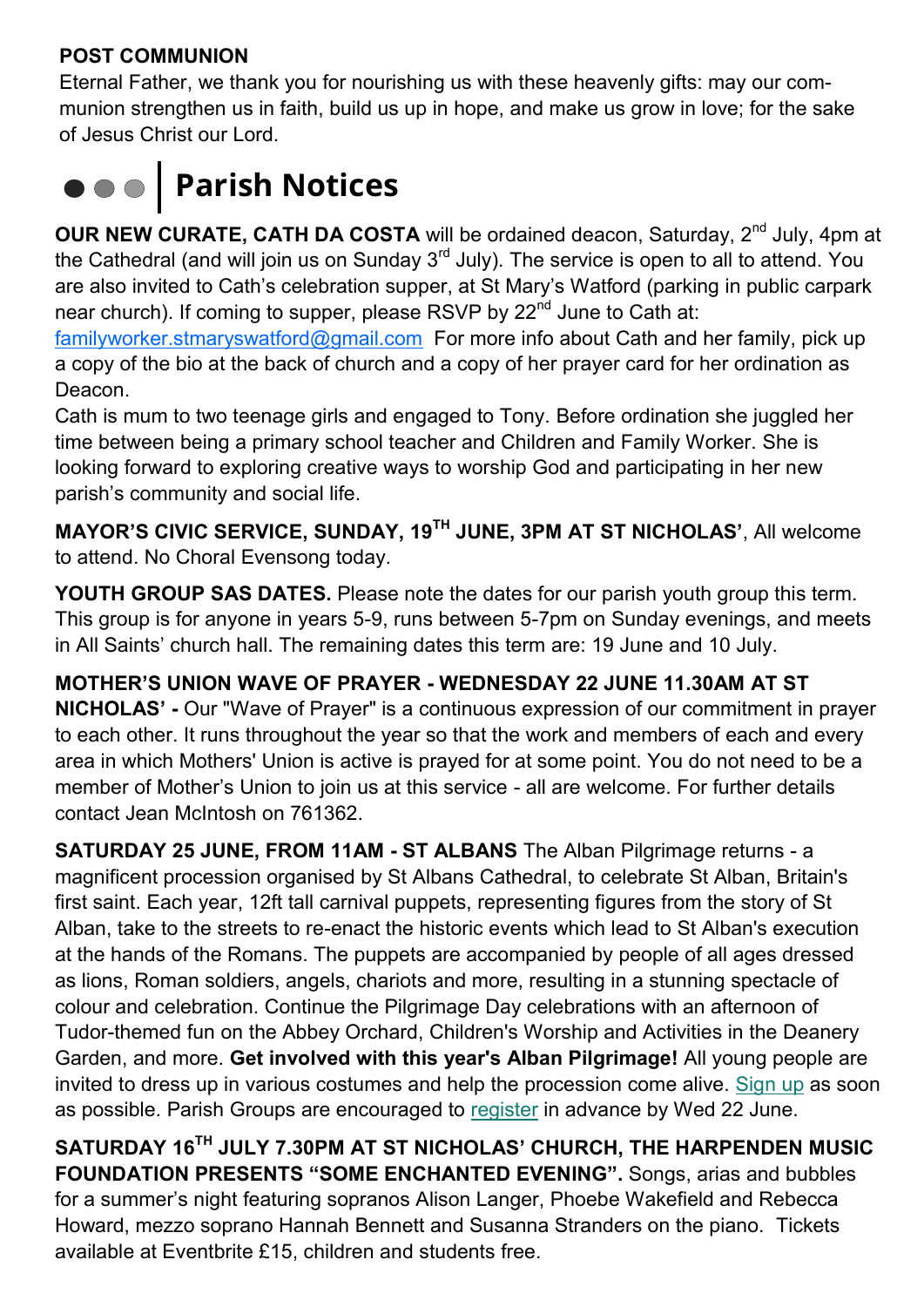#### **PILGRIMAGE to HOLY LAND with the NEW CURATE, CATH and REVD TONY RINDL**:

The dates are  $30<sup>th</sup>$  October to  $8<sup>th</sup>$  November 2022. The trip will cover all the major pilgrimage sites (subject to security) and the cost is £2195 (£2555 with single supplement). This will include flights, accommodation, entrance to sites and food half-board. For further details contact Tony ([tony.rindl@gmail.com\)](mailto:tony.rindl@gmail.com) or the church office at St Mary's ([office@stmaryswatford.org.uk\)](mailto:office@stmaryswatford.org.uk) to book a place or for further information. A £300 deposit is required as soon as possible with full payment by the end of July.

**UKRAINIAN REFUGEE CRISIS: OUR NEXT STEPS.** Following the previous announcements, an information leaflet is now available, outlining how the Parish will support the new diocesan scheme**.** The leaflet sets out how you may offer help – with financial donations; accommodation; and/or supportive services. There is an application form for those offering accommodation and details of how you may register to offer support (available in Church & on the Parish website). A Parish Support Group has been created, with volunteers from each of our three churches, to aid this process. If you're interested in offering help, you may wish to discuss the matter with members of the Group. Members of the Group are: *St. Nicholas*: Chloe Cooper; Jen McGrandle; Michelle McCulloch; Jackie Agg; *All Saints*: Tony Gilbert;

*St. Mary's*: Jacqueline Clayton; Kevin Featherstone, Maureen Lambourn

**CORNELIA'S OPENING HOURS ARE NOW** Wednesdays, Fridays and Saturdays 10amnoon, and 3-4pm on Wednesdays. Please come and **Eat cake for Charity, or just drink coffee!** With all profits going to charity, eating a cake and having a cuppa can support local and international causes. All are welcome, please join us in a very friendly environment.

**REQUEST FOR FOODBANK DONATIONS**: Please leave your contributions at St Nicholas in the green crates next to the font, or in the porch, when church is open for services or private prayer. They will be collected for delivery to Salvation Army and FEED at the Vineyard Church as usual. Donations are still very much needed and your contributions are gratefully received. Thank you.

**PARISH GIVING:** If you do not already make a regular donation to the Parish, please consider doing so. It is now easier than ever to set up a Direct Debit with The Parish Giving Scheme (PGS). Follow this link [https://](https://www.parishgiving.org.uk/donors/find-your-parish/harpenden-st-nicholas-st-albans/)



[www.parishgiving.org.uk/donors/find](https://www.parishgiving.org.uk/donors/find-your-parish/harpenden-st-nicholas-st-albans/)-your-parish/harpenden-st-nicholas-st[albans/](https://www.parishgiving.org.uk/donors/find-your-parish/harpenden-st-nicholas-st-albans/) or simply scan the QR code from your mobile device. Any queries can be sent to Claire Petevinos: [giving.recorder@parishofharpenden.org](mailto:giving.recorder@parishofharpenden.org)

**TEXT GIVING** is a simple, quick and convenient way to give on a one-off or occasional basis. From your mobile phone, just type CHURCH followed by an amount of up to £20 and text to 70085, to donate to the Parish. For example, text CHURCH 10 to donate £10. You can do this as many times as you wish. For every text sent, you will be charged the amount you have chosen to give plus your standard network rate.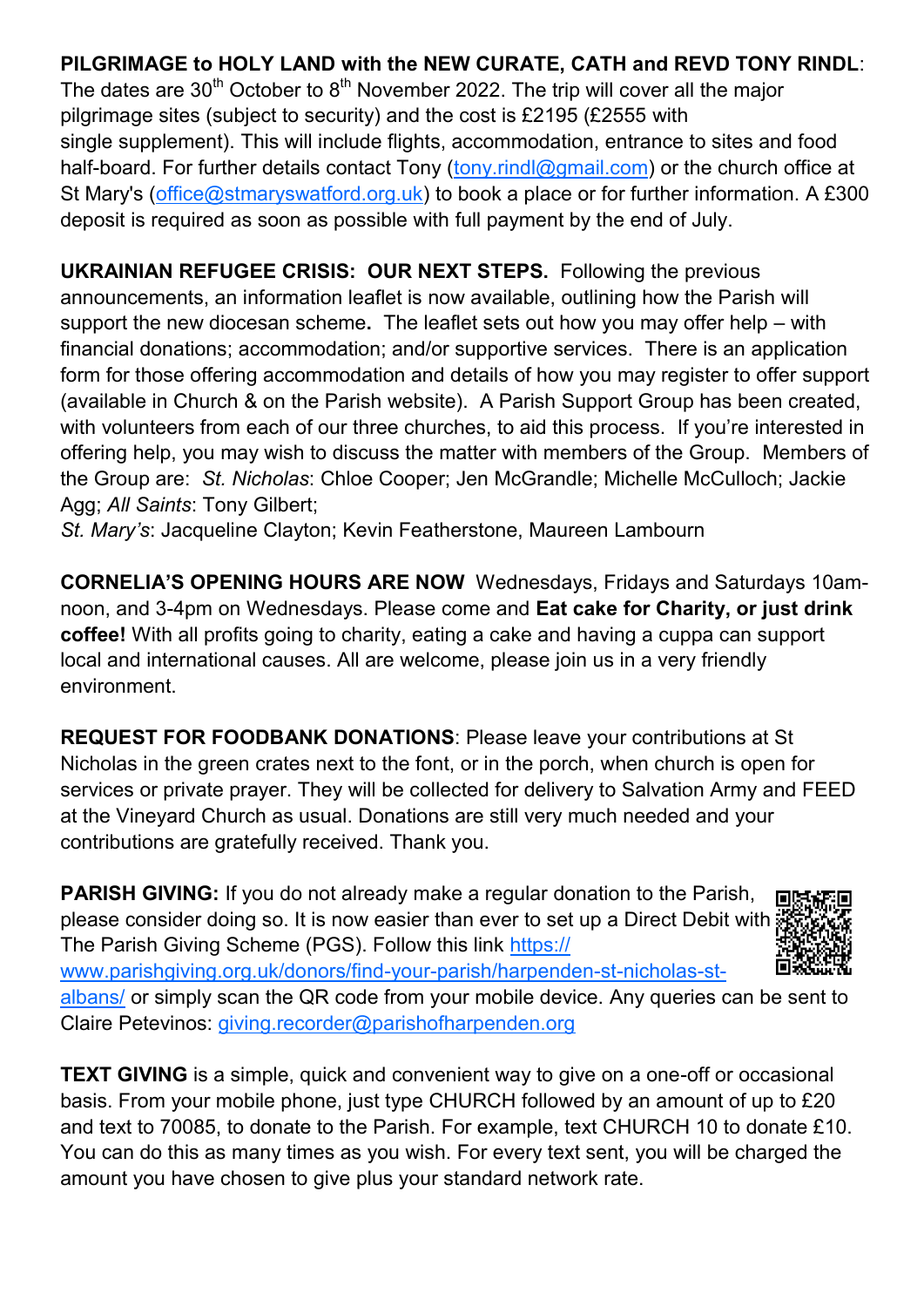### **St Nicholas' Church Notices**

**MUSIC TODAY** 

| <b>MUSIC TODAY</b><br>9.30am | <b>Sung Eucharist</b>                                                                                              |
|------------------------------|--------------------------------------------------------------------------------------------------------------------|
| Setting:                     | Mass of St Thomas (Thorne)                                                                                         |
| Hymns:                       | 411: Dear Lord and Father of Mankind; 309: Let all mortal flesh<br>keep silence; 277: All for Jesus, all for Jesus |
| Anthem:                      | Ave Verum Corpus (Faure)                                                                                           |
| 3.00pm<br>Anthem:            | <b>Civic Service</b><br>Te Deum Laudamus (Stanford)                                                                |

**OUR 9.30AM SERVICE IS LIVE STREAMED ON FACEBOOK** (also available as a recorded service afterwards). We are a public page and you do not have to sign up to Facebook to access (just keep saying no to joining until you get to the page ([https://](https://www.facebook.com/StNicholasChurchHarpenden) [www.facebook.com/StNicholasChurchHarpenden\).](https://www.facebook.com/StNicholasChurchHarpenden) Any problems, do contact us.

**CHORAL EVENSONG:** We are now aiming to provide a simple stream Evensong most Sundays. If you would like to have the Zoom details and password please email or speak with the office. For security reasons we are not publishing the link information widely. The link info remains the same each week.

**THANK YOU** to all those who came along to the **Jubilee Tea Party** and the huge army of volunteers who helped set up, baked, served, washed up, played, sang, manned stalls, cleared up, organised the sound system etc etc. A great community spirit to make the Queen proud! **An incredible £1,200 was raised** which will be shared between DEC Ukraine Appeal, Vineyard Care Centre (including the Foodbank) and the church.

**AND THANK YOU** to all those who helped with and attended the concert by St Michael's Singers on  $4<sup>th</sup>$  June which raised £700, half of which has been donated to St Nicholas' Church. The rest of the money will be donated to Awards for Young Musicians, Framework (a homeless charity), Southwell Minster and Bingham Choral Society. If anyone is interested in learning more about the charities and their work or would like to donate further the website address is <https://guyscottturner.wixsite.com/guygoesnorth>

#### **NEW VOLUNTEER TECHNICIANS NEEDED to HELP with VIDEO LIVE**

**STREAMING:** Anyone in Secondary School or 6<sup>th</sup> Form and above are welcome to volunteer. Training provided. Work on a rota so not every week. We need some new volunteers for the autumn. Please contact the parish office or Rector or Giles Croot if interested or have questions.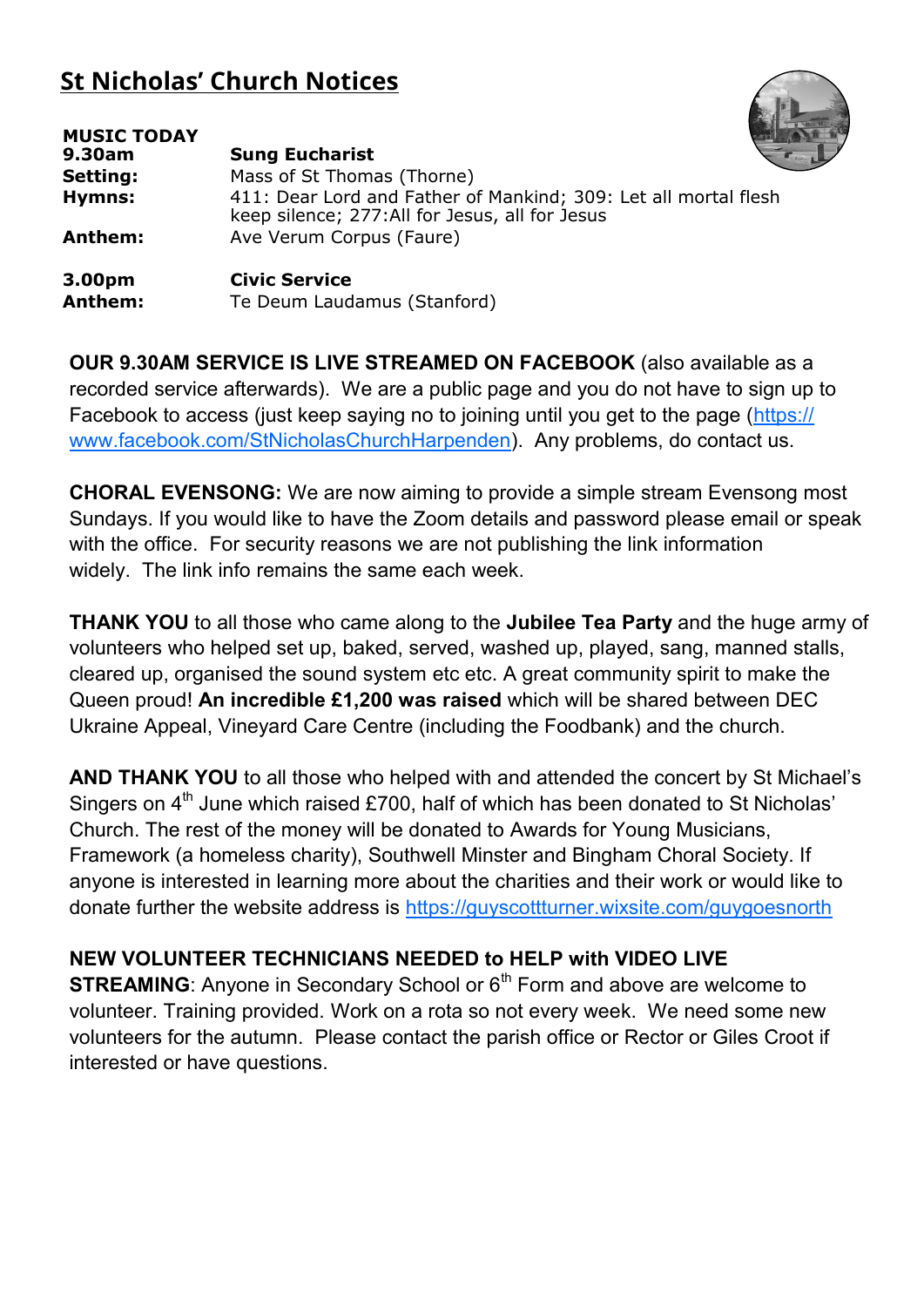### **All Saints' Church Notices**

#### **ALL SAINTS' LOCAL MINISTRY DEVELOPMENT TEAM**

exists to support every member of our church family in: enabling people to encounter God in worship and prayer encouraging and teaching people to grow as His disciples equipping people to live as Christians in the community. **Emergency Prayer Chain**: [jenny.britt@yahoo.com](mailto:jenny.britt@yahoo.com)

**WORKING PARTY:** You are welcome to come along on the first Saturday of each month when we get together to care for the grounds at All Saints. We meet from 9.30-11.30 or whatever time you can manage; next session **2 nd July .** Coffee served, jobs done, fun had.

### **St Mary's Church Notices**

**TUESDAY 10AM HOLY COMMUNION: 21st June** 

**SMALL ADMINISTRATIVE TASK**: We need to report the hymns that we use for our services, in order to comply with our livestreaming licence. This is a small task to be completed online each week or possibly monthly. Might you be able to take on this task? Please speak to Jenny Goulding for more details.

**RAFFLE FOR FETE**: Could you organise the raffle for our fete in September? Ideally we need one or two people to work together to gather in prizes, and run the raffle on the day. If you can help with this, please contact Lou Fraser or speak to Sally.

#### **DATE FOR YOUR DIARY:**

 $\cdot$  St Mary's Fete, Saturday 24<sup>th</sup> September